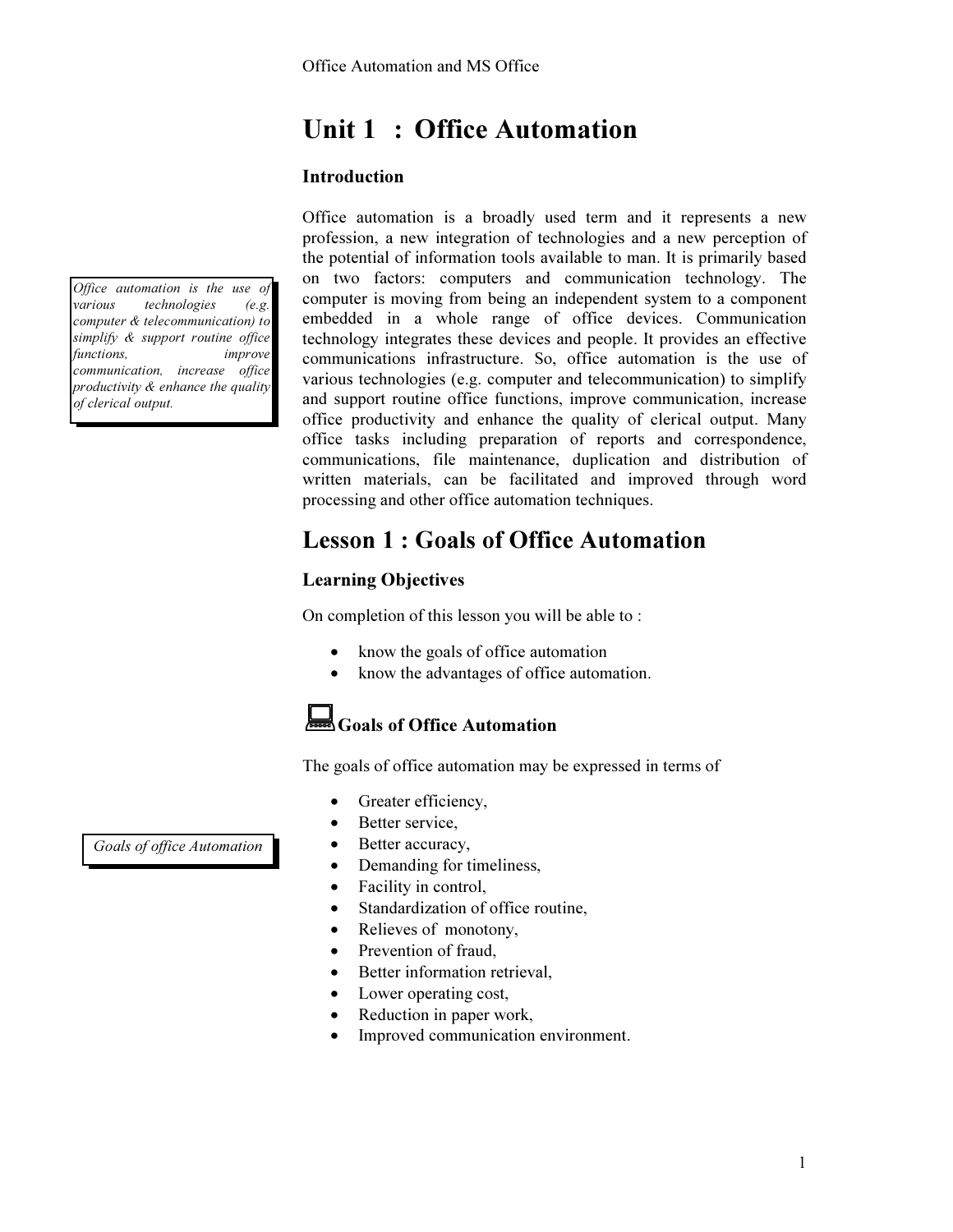# Greater Efficiency

The use of computers and other office automation technologies on large scale has made prices lower by 10 to 30 percent and often much more than they would be without computers. The use of office automation technologies improves productivity i.e. the amount of goods or services that individuals and machines can produce in a given time period. These productivity gains can lead to (i) a stronger competitive position and (ii) higher levels of real income for an increased number of individuals. So, office automation brings speed and efficiency to all types of office work. Improved efficiency leads to greater profitability and at the same time creates good images in the minds of the people who deal with office.

# Better Service

Better service

Greater efficiency

Offices use office automation technologies to improve the service they provide to customers, clients, patients etc. For example, Computer processing techniques and office automation tools make possible :

- shorter waiting lines at airline ticket offices and at the reservation desks of hotels, motels and car-rental agencies
- faster and more accurate answers to the inquiries of people served by the offices
- more convenient handling of purchase transactions through the use of credit cards
- more efficient customer service and control in retail outlets.

Thus, office automation provides better service and help to improve the quality of work done in the office.

### Better Accuracy

If a data processing operation is strained to and beyond the capacity for which it was originally planned, inaccuracies begin to appear and the control of official activities suffers. Computer processing, becomes quite accurate if the task to be performed are properly prepared. So, office automation ensures better accuracy. Chances of errors are almost eliminated. Thus work goes on smoothly and bottlenecks and delays are eliminated.

## Demanding for Timeliness

Demanding for timeliness

Timeliness of information is of great importance to all offices and organizations for decision making. For example, timely announcement of promotion, timely information about training opportunities, timely modification of staff lists and their addresses, timely payment to customer and so on, avoid many serious problems. For an administrator,

Better accuracy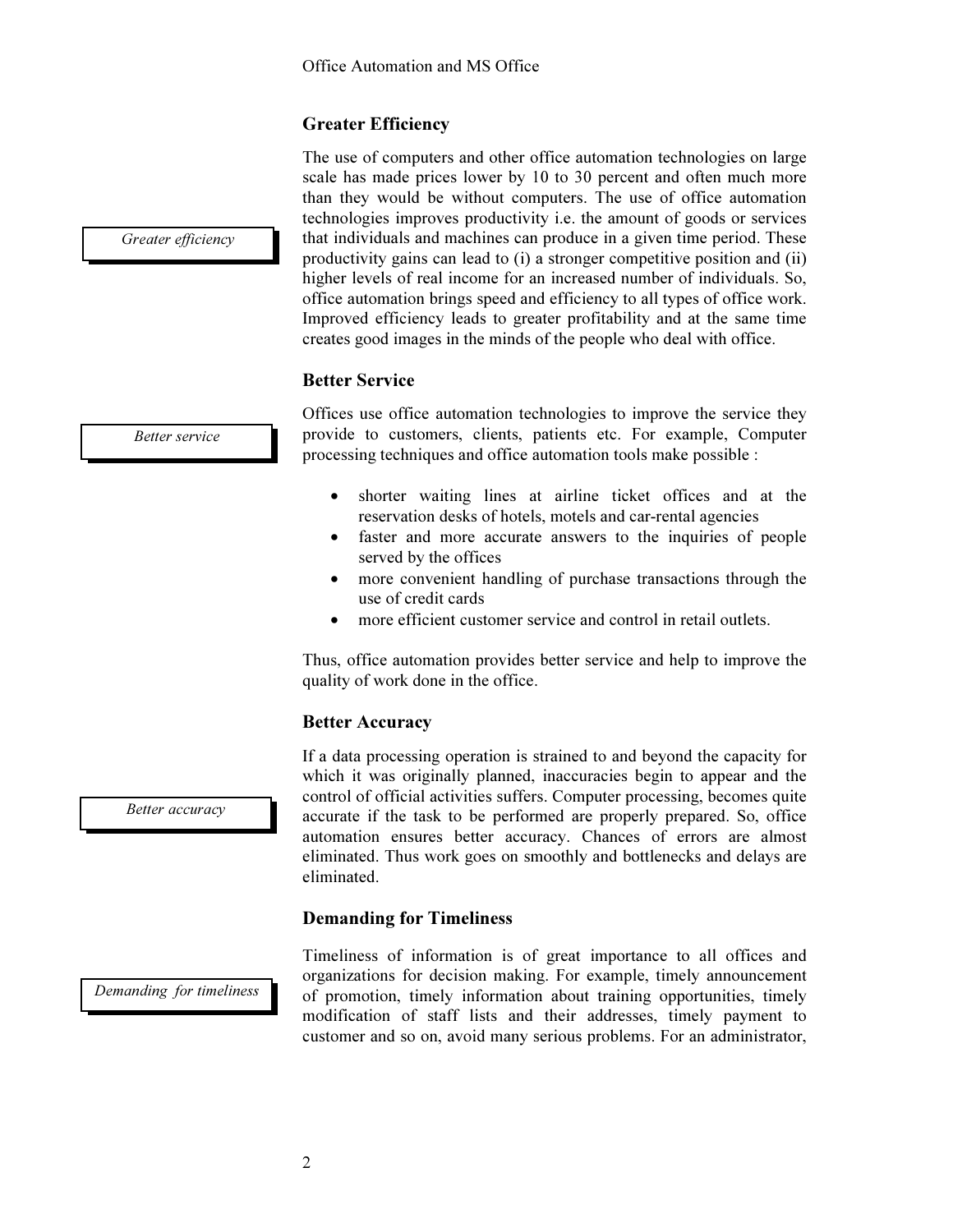timely information may help him to take timely decisions and actions and prevent undesirable consequences. Only office automation can perform these and provide timely information.

## Facility in Control

Office automation facilitates the task of mangers. Office automation helps managers to exercise better degree of control over their subordinates. Certain office automation tools allow for minimization of fraud in the accounting department.

## Facilitates Standardization of Office Routines

Office automation helps to facilitate standardization of office routines and procedures. Standardization of office routines facilitates better coordination of works.

### Relieving Monotony

Office automation reduces the monotony of carrying out repetitive processes which are boring and time consuming. The office worker is thus relieved of mental tensions of going through same process again and again by using office automation tools and technologies.

### Prevention of Fraud

Computer and office automation tools are more reliable than man. A man can deceive cheat but a computer works on its own motion. So, for the prevention of fraud, office automation is a must.

## Better Information Retrieval

A New-York surgeon contacted a medical library when a near-term pregnant woman lapsed into a hepatic coma. He needed immediate information on exchange blood transfusion for woman. Using a computer terminal and a retrieval program, the librarian searched more than a half million medical documents in a few minutes to get information needed by the surgeon to perform an emergency blood transfusion. The patient recovered fully from hepatitis. Most information retrieval tasks obviously do not involve life or death decision; but quick computer assisted retrieval can save time and aggravation for many individuals. So, office automation ensures better information retrieval.

## Lower Operating Cost

Lower operating cost

Operating cost per hour of work declines with the use of office automation technologies. For example, a PC can help a manager budget

Facilitates standardization of office routines

Facility in control

Relieving monotony

Prevention of fraud

Better information retrieval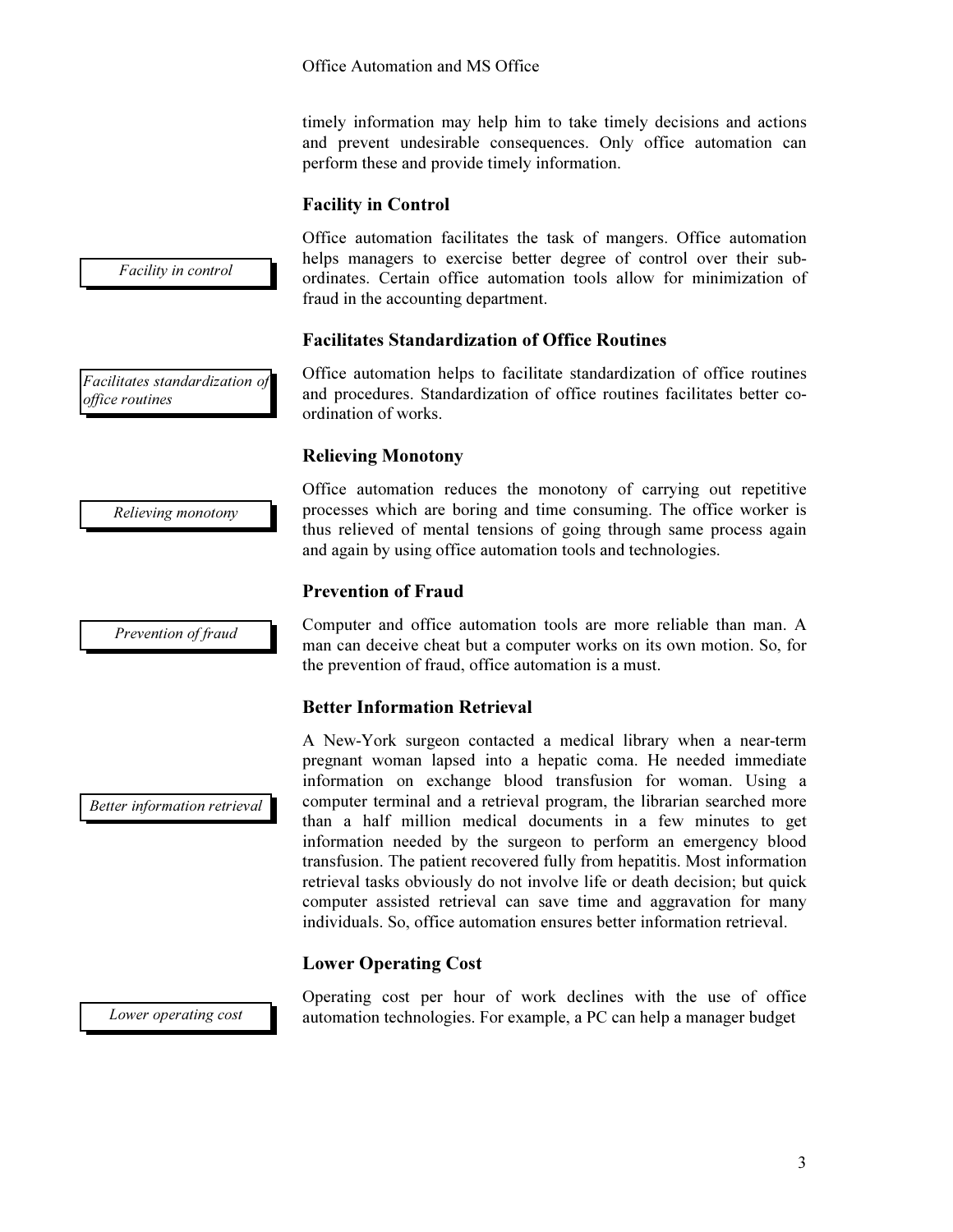and balance his check book, control his installment purchases, control his home's energy use and analyze his investment. Of course, there is no doubt that office automation technologies require a large amount of initial capital investment. However, now-a-days, office automation prove beneficial. The costs of electronic-office equipment have been falling rapidly in recent years. Executives are now more receptive to the idea of investing in new office automation technology to reduce rising labour costs and improve productivity.

# Reduction in Paper Work

Paper based office work is certainly costly. It is not due to the increasing cost of paper but due to the procedure involved in preparing reports and letters. First, a letter is dictated (or written by hand). Then it is typed (draft), proofread and delivered to the executive. After corrections and alternations, the process is repeated again till it is approved. Office workers use to output written documents on paper - a physical medium that (i) takes space, (ii) requires postage for mailing or effort for delivering, (iii) often gets stored in file cabinets that is space consuming, (iv) requires additional work to update and destroy. So, finding no other way, managers are trying to reduce paper work to minimize the cost and improve office productivity. Only office automation provides a number of ways for accomplishing these through the use of office automation technologies such as computer processing, distributed data processing, e-mail, and teleconferencing etc.

## Improved Communication Environment

Studies shows that a lot of office activities involve the communication of information to others. For example, more than half of a typical manager's time is spent communicating in meetings, phone calls, letters and memos. Secretaries and office staff support these communication efforts by taking messages, drafting documents, planning meetings and documenting verbal agreements. A key ingredient of office automation is the ability to communicate easily relevant data and information to every worker who needs it. It has obvious superiority in certain respects over traditional channels for business communication. The postal service can be slow, letters are sometimes lost, and the mail usually takes long time. Telephone calls require both senders and receiver to be on the line at he same time. Hand written memos depend on some internal distribution process and are easily lost in the shuffle of paper. To avoid all these drawbacks, a whole array of advanced communications, including email, Internet, voice mail, facsimile transmission, local area network, teleconferencing, are now being offered by a modern automated office.

Reduction in paper work

Improved communication environment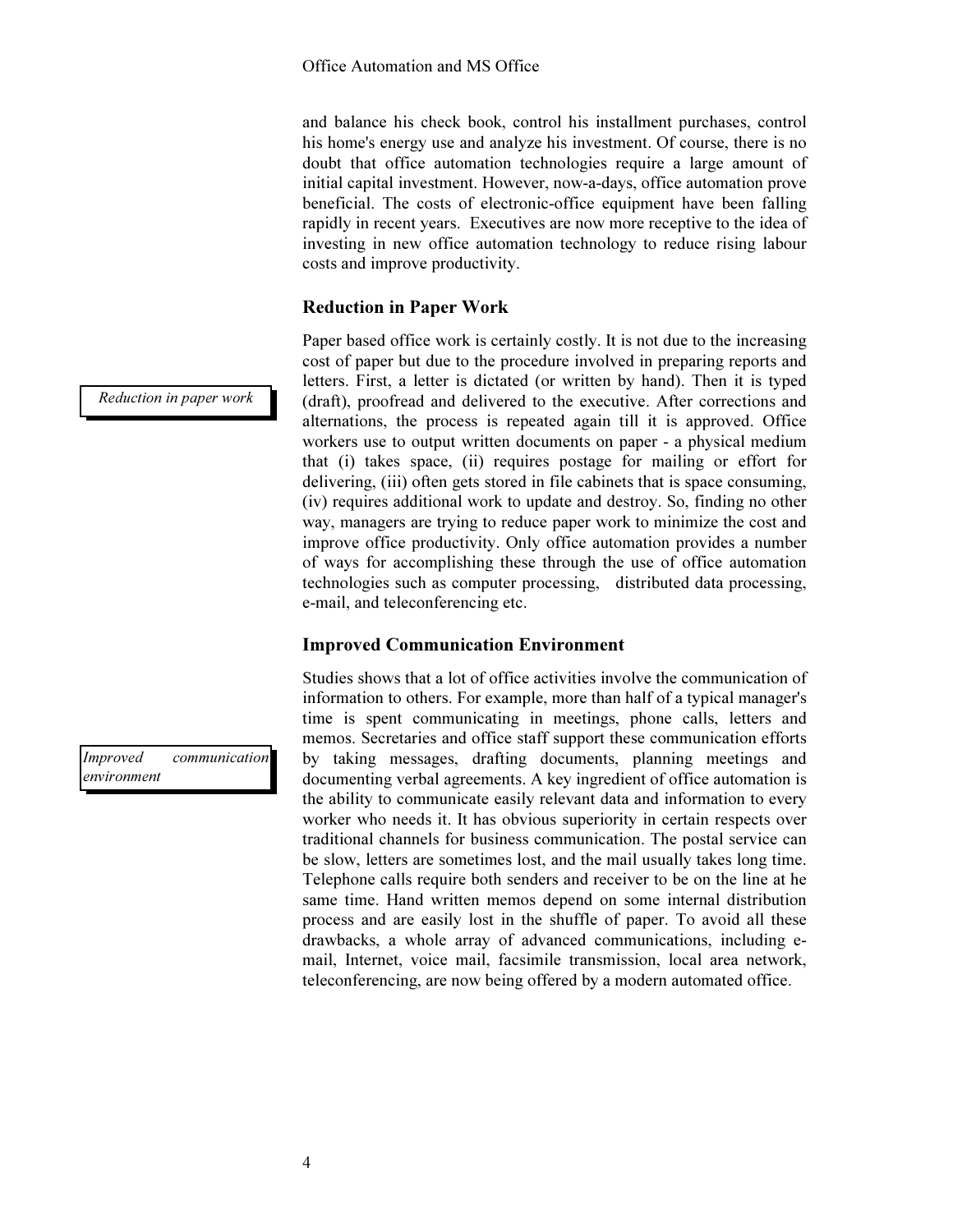# Exercise

### 1. *Multiple choice questions*

a. The use of office automation technology made prices lower by

- i) 10 to 20 percent
- ii) 10 to 30 percent
- iii) 30 to 40 percent
- iv) 45 to 65 percent.

b. Office automation facilitates the task of

- i) officers
- ii) managers
- iii) clerks
- iv) peons.

c. Operating cost per hour of work declines with the use of

- i) office automation technology
- ii) computer controlled robot
- iii) hand-made tools
- iv) electronic-mail system.

# 2. Analytical questions

- 1. Identify and discuss some of the goals of office automation.
- 2. Critically discuss advantages of an automated office.
- 3. Discuss the effect of reduction of paper work on the environment.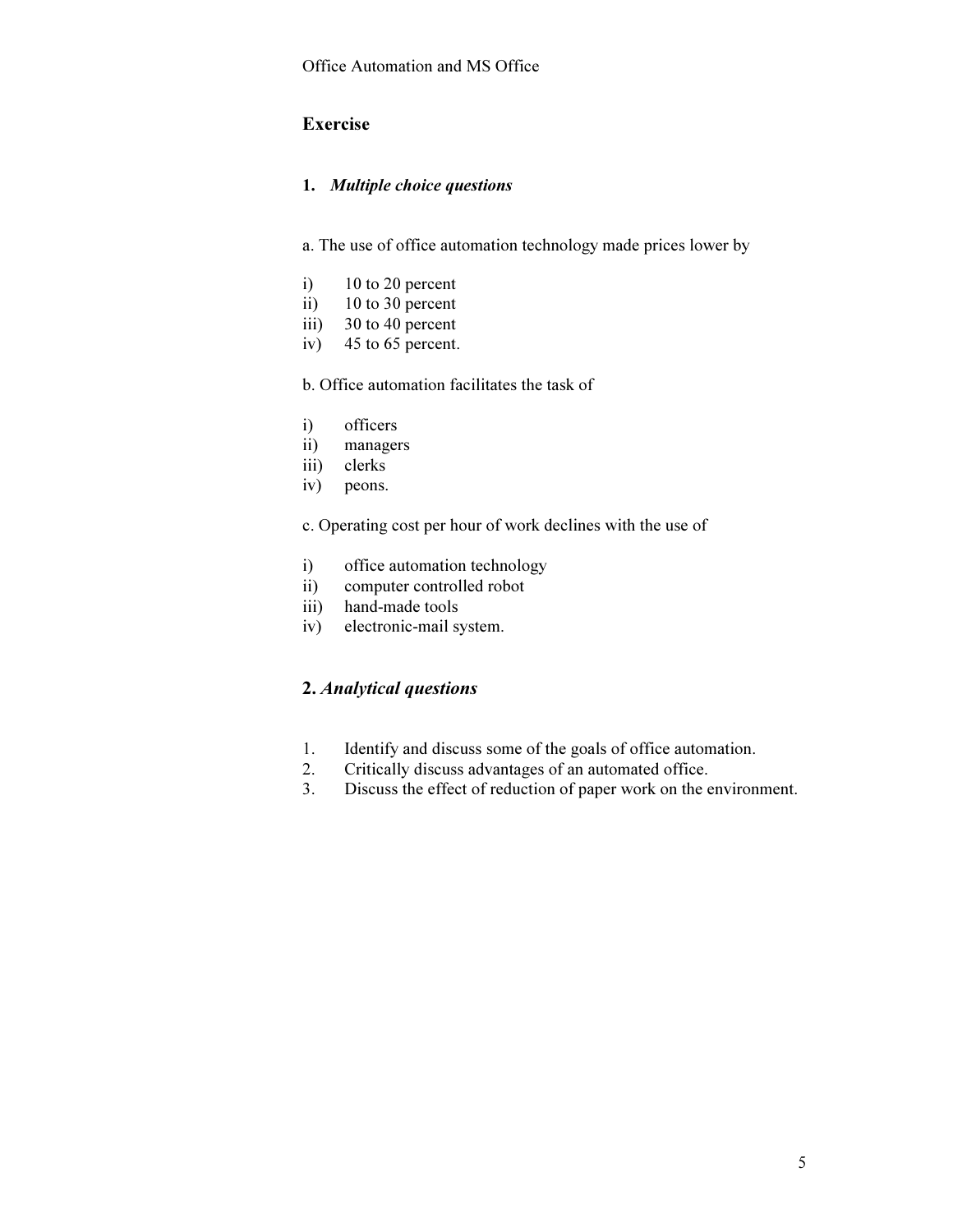# Lesson 2: Office and Office Automation

# Learning Objectives

On completion of this lesson you will be able to :

- define office
- classify office objectives
- outline the services of an office
- know what office automation is
- identify the benefits of office automation
- find out the obstacles to the growth of office automation.



The office of today represents the largest and the most exciting area for the application of information technology. Normally, office may mean a central place where some sort of paper work is performed by the clerks on their desks. But this definition, though sounds correct, is incomplete. The office can be defined as :

Definition of an office

"A place where proper records for the purpose of control information and efficient and effective operations are prepared, handled and serviced".

- A place where professionals like physicians, lawyers, or engineers conducts their business.
- It may consists of a few tables, chairs, almirahs, typewriters, telephone, photocopier, computer and additional equipment like calculator, cyclostyle and Xerox machines.
- People in the office can be executives, secretaries, clerks and peons.

An office is primarily concerned with the records of organization making records, using records and preserving them for future reference.

### Function

The functions performed by an office may be classified as primary and secondary.

- *Primary* function of the office is to make, preserve and use records of the organization.
- The secondary functions may be divided into the following five categories.

Primary and secondary functions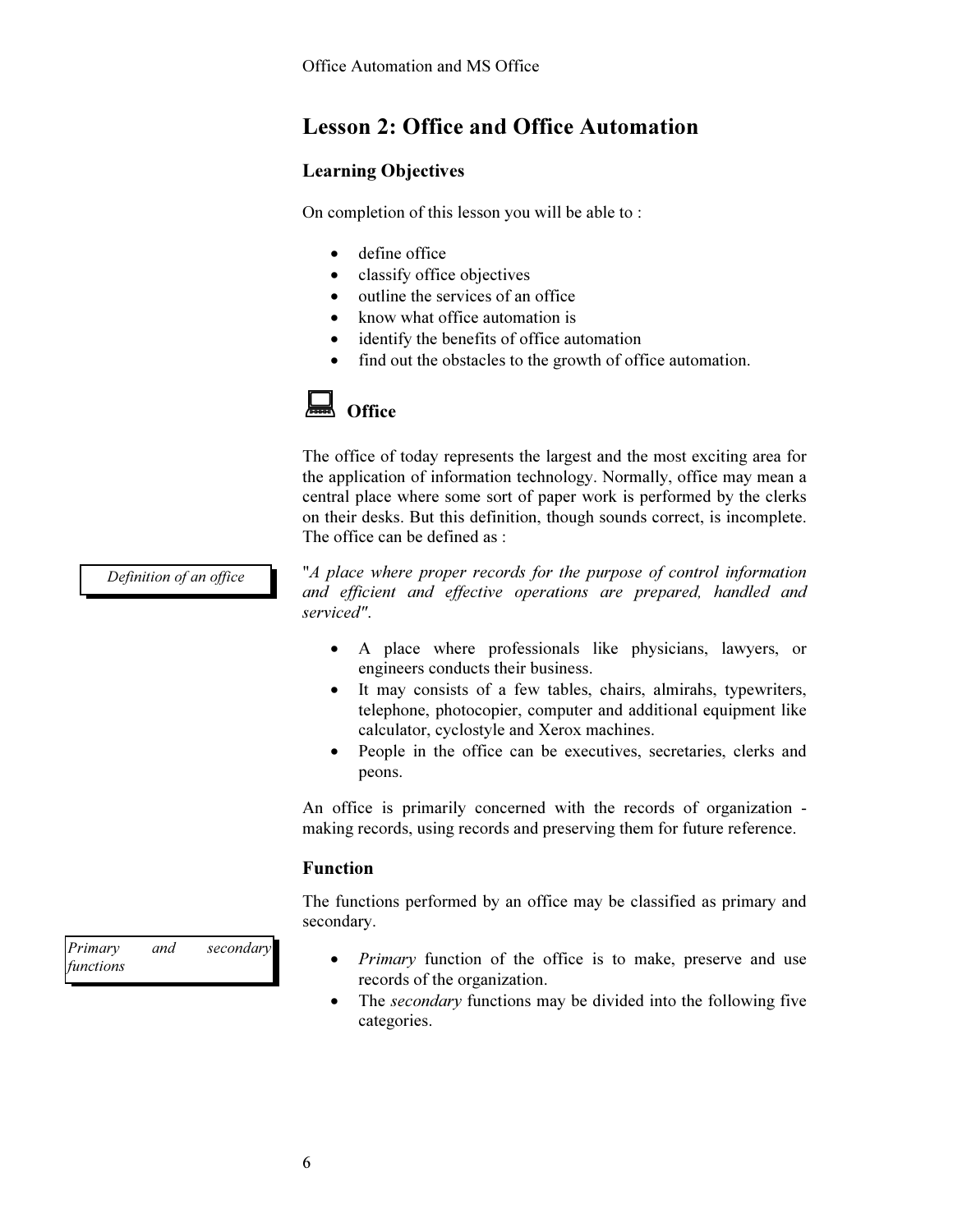# *i). Planning* :

Another major office function is planning. Planning means scheduling the activities of the organization and lying down a course of action. Effective performance of all office work requires prior planning. Planning is necessary to avoid wastage and delay. Planning reduces overall cost of office operation.

# *ii). Communication* :

Arranging communications between different individuals within premises of the office through interviews, telephones and conference etc and with outsiders through letters, telephones, telegrams and personal meetings etc is an important secondary function performed by the office.

# *iii). Compilation and Presentation of Statistics :*

Compilation and presentation of data are also office work. Collection and comparison of prices, compilation of costs, analysis of sales and reckoning of payroll is also part of the office work.

# *iv). Systematization and Cost Reduction :*

Systematization is done by analyzing the existing office routines and adopting improved ones. Office cost may be reduced by using automated technology whenever necessary. Off-line cost may also be reduced by adopting better office forms and other labour saving devices.

# *v). Creation and Management of Information :*

All offices, irrespective of their size and kind, create and manage information that is required for making decisions or providing services to people within or outside the organization. The creation and management of information involves the following activities :

- Capturing facts and figures,
- Classifying and sorting,
- Calculating,
- Summarizing,
- Storing and retrieving,
- Reporting.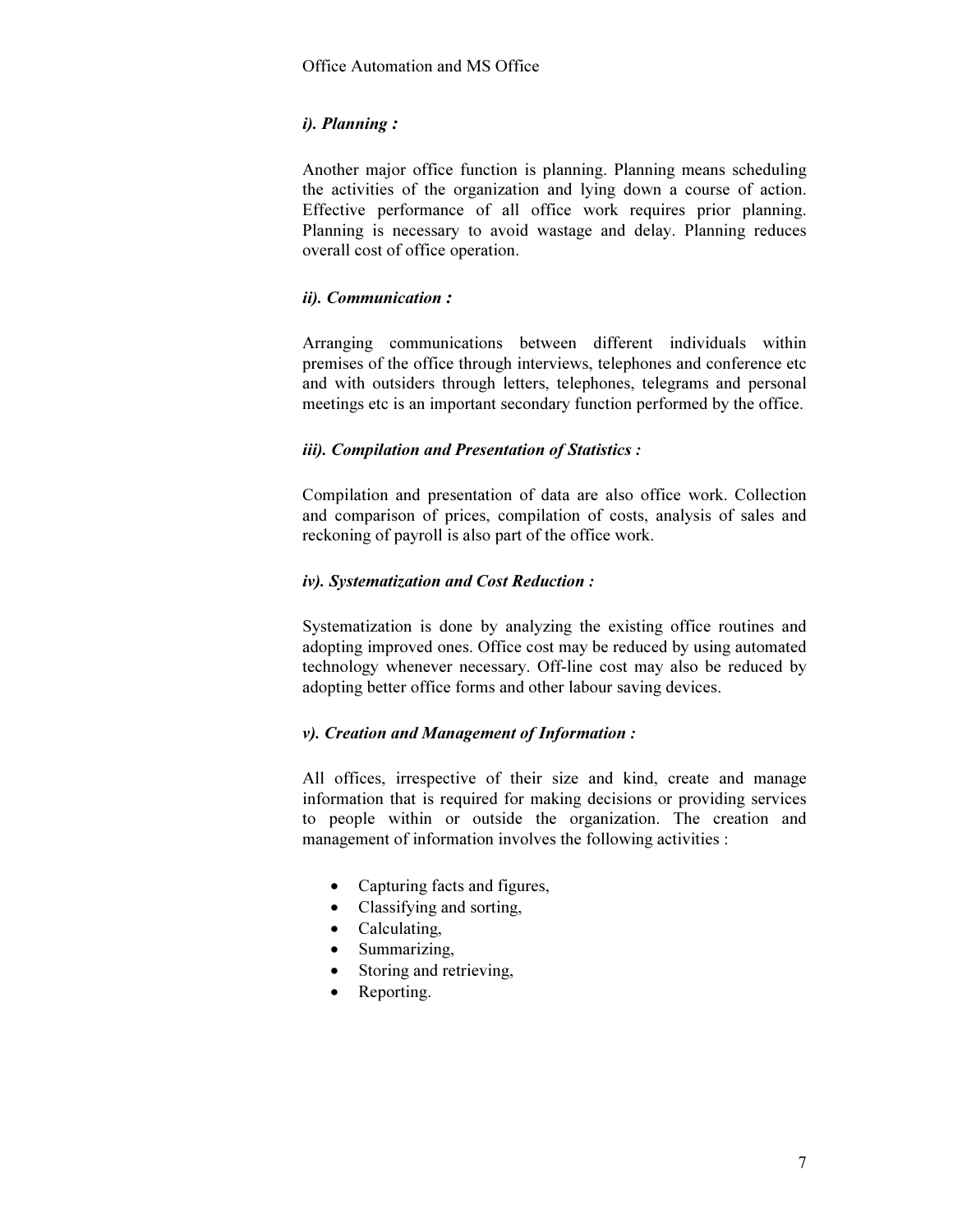# Services

The services of an office are as follows :

- Mailing service : Receiving, distributing and dispatching letters, notices, circulars, memoranda etc.
- Drafting, typing and duplicating services : Making arrangements for drafting typing and duplicating letters, circulars etc.
- Oral communication service : Providing all assistance for arranging interviews, conferences, meetings and receiving and making telephone calls.
- Accounting service : Recording business transactions, maintaining cost and financial accounts.
- Filing and indexing service : Maintaining, preserving and locating all office records and account books.
- Billing service : Preparing bills, passing credit and recovery of outstanding accounts.
- Statistical service : Collection, tabulation and interpretation of statistical data and preparation of charts and diagrams.

# Characteristics of Office Automation System

Office automation system

Office automation is a widely used term today. It generally means the application of computer and communication technology to improve the productivity of "knowledge workers".

- Office automation refers to the use of sophisticated electronic equipment and communication systems to carry out the "electronic tasks". The tasks include
	- Text processing,
	- Data processing,
	- Information storage,
	- Information retrieval and updating,
	- Message distribution,
	- Document transmission and reproduction,
	- Teleconferencing.
- Office automation is a process that involves people, procedure and technology.
- Office automation technology include word processor, telecommunication, reprographics, e-mail, e-filing, facsimile transmission, micro-graphics and voice technologies.

Major "electronic tasks" in an automated office.

Services

8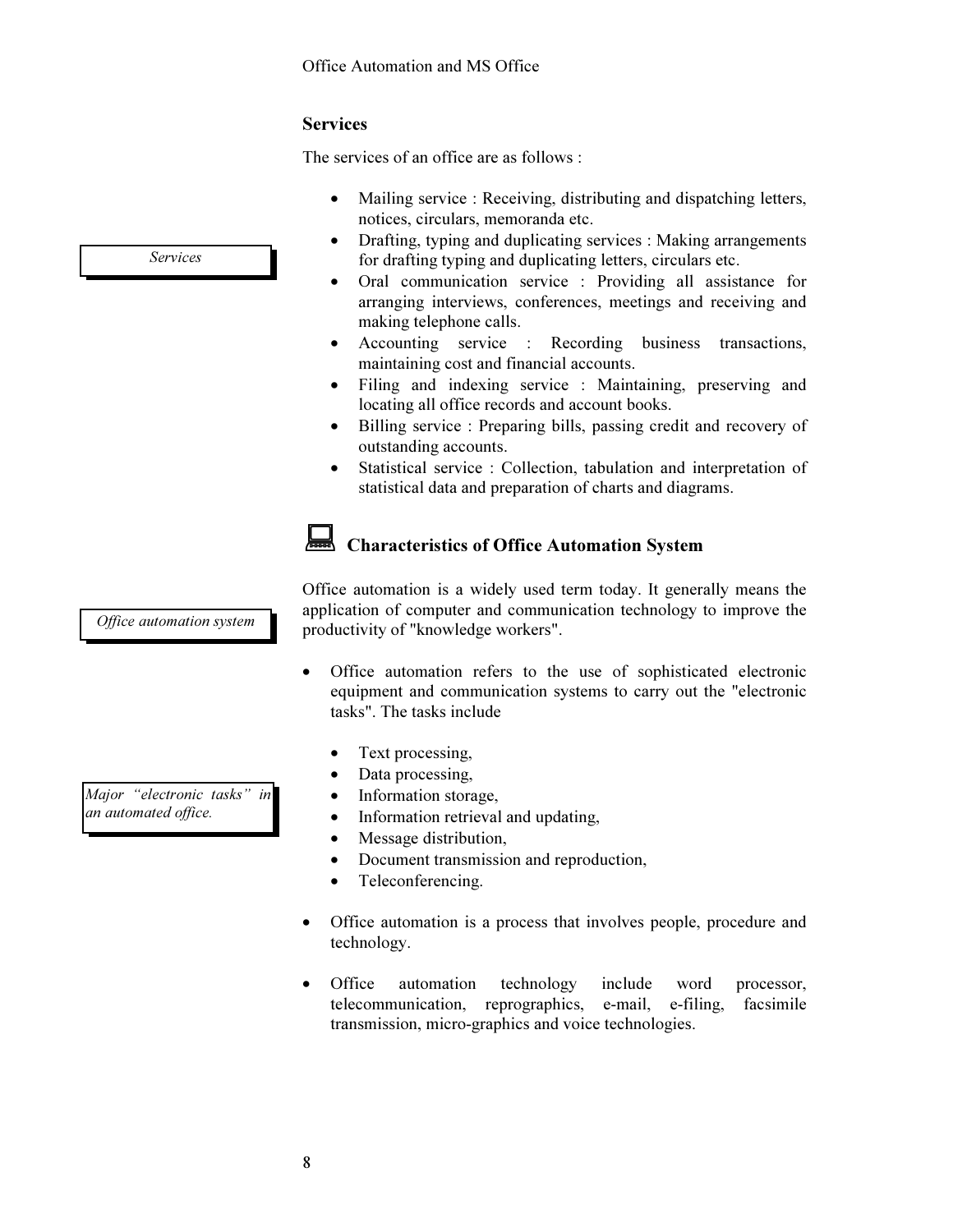### Office Automation and MS Office

- Office automation involves the use of computers, in conjunction with other electronic-equipment to automate the basic secretarial and clerical tasks of office.
- Basic office automation consist of word processors connected to one another by means of a local area network.
- Office automation should be designed as a multifunction information system to provide executives decision support tools such as:
	- On-line access to databases,
	- Model building and forecasting,
	- Risk analysis,
	- Sophisticated graphics,
	- Integration of data and text,
	- Data communication.
- Some office automation systems go far beyond the function of providing word processing on networks. PCs or workstations are connected to a network.
- Office automation supports a large number of software packages that could be used as decision support tools. Important ones are :
	- Word processor,
	- Database management systems,
	- Electronic spreadsheets,
	- Graphics packages,
	- Electronic mail systems.
- Benefits of office automation include increased productivity, greater accuracy, lower clerical cost, continuously decreasing cost, decreasing size and increasing capabilities, quality and flexibility of outputs, and ease of operations.

# Obstacles to the Growth of Office Automation

The problems which can obstruct the growth of office automation are as follows :

- Monotonous job specialization can lead to boredom, frequent errors, high personnel turnover and high training cost.
- People may be unable to locate records in large files because the records may have been stored under a number of different classification schemes.

Common software packages for an office.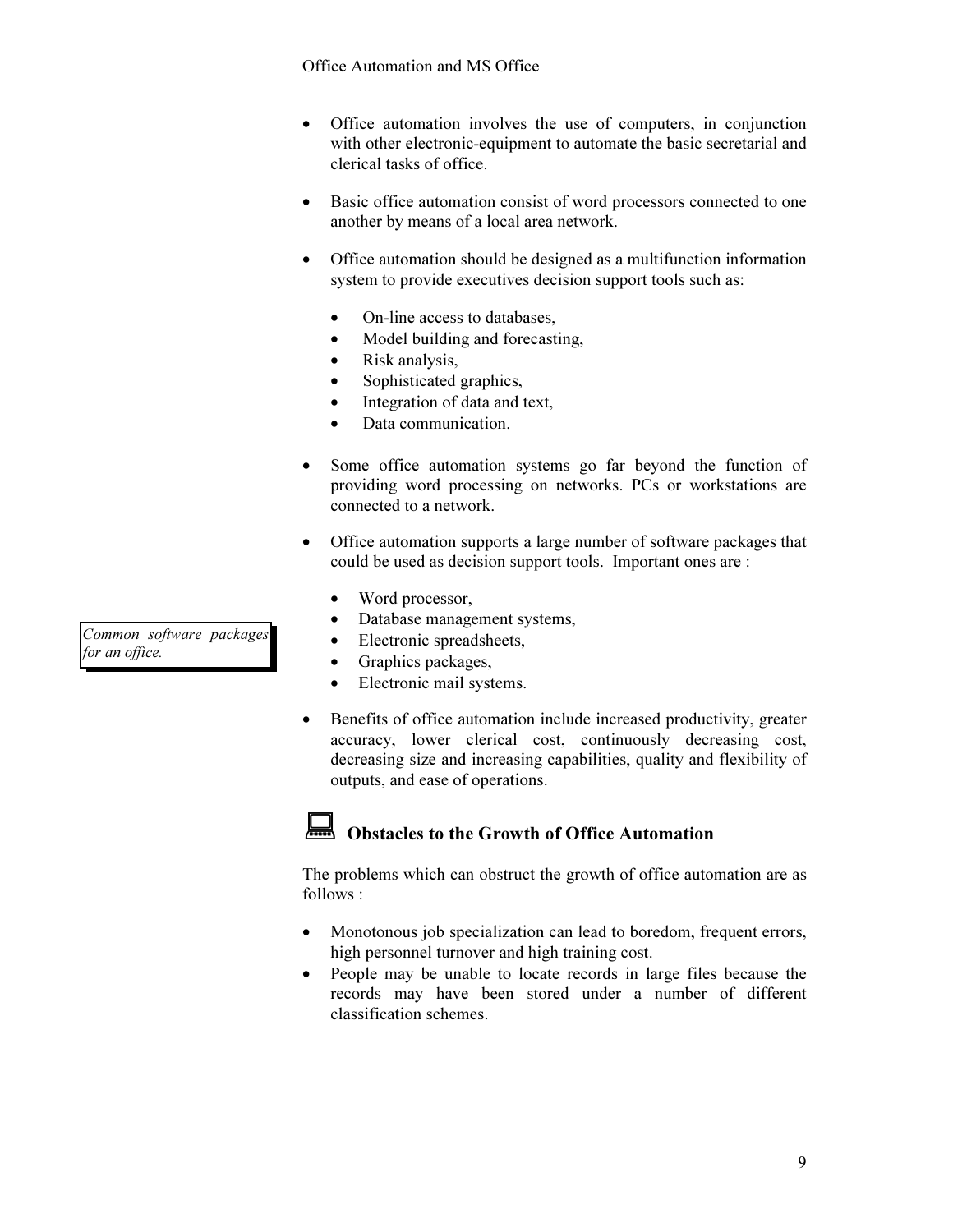- Cost associated with storing and duplicating documents within an organization or office, as well as the cost of preparing and mailing documents are often very high.
- Wrong management approach for a particular office.
- Poor selection of equipment relative to the employee's skill levels.
- Some argue that automated office will trend to dominate our lives as a society as individuals.
- On the economic front, the pessimists argue, more people will be displaced and then unemployed as the advances in technology are accelerated.
- Some administrators have lost their job or have suffered a loss of status and prestige when office automation systems were installed, and others have suffered anxiety at being forced to give up familiar surroundings and procedures and to learn new techniques.
- Clerical employees, for example, have often been displaced by computers and production employees are being threatened (or sometimes displaced) by the rapidly increasing use of office automation technologies or computer controlled machines.
- System miscalculation have also victimized individuals.
- Individuals may temporarily feel threatened by a change and reaction may be evidenced by open opposition and even destruction . Besides these, the following symptoms may be found, these are-
	- withholding a data and information,
	- providing inaccurate information,
	- distrusting computer outputs,
	- showing lowered morale.
- The lack of control over office automation system security has resulted in :
	- economic loss, i.e. theft of money and goods,
	- misrepresentation of facts,
	- system penetration and espionage,
	- a loss of privacy for individuals,
	- inconvenience.
	- and dehumanization.

**Obstacles**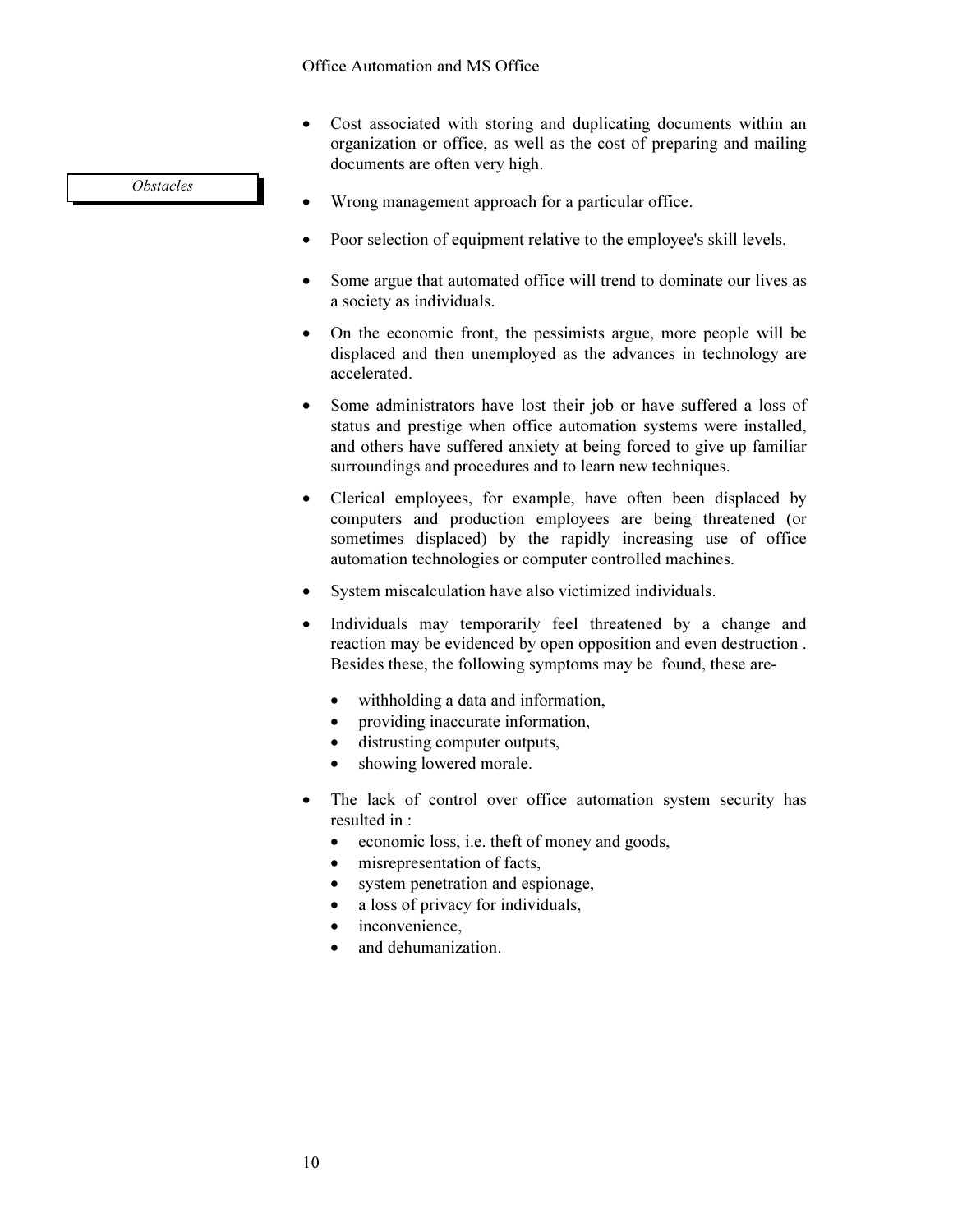# Exercise

### 1. *Multiple choice questions*

- a. An office is primarily concerned with
- i) the records of the organization
- ii) the files of the organization
- iii) the letters of the organization
- iv) the memos of the organization.

b. The secondary functions may be divided into

- i) 3 categories
- ii) 4 categories
- iii) 5 categories
- iv) 7 categories.

c. Office automation is a process that involves

- i) people, paper and procedure
- ii) people, procedure and technology
- iii) man, machine and management
- iv) people, procedure and production.
- d. Increased productivity, greater accuracy, lower clerical cost and ease of operations are the benefits of
- i) offices
- ii) organization
- iii) office automation
- iv) planning.

e. Monotonous job specialization can lead to

- i) boredom, frequent errors, high personnel turnover and high training cost
- ii) boredom, frequent errors, low personnel turnover and high training cost
- iii) boredom, non frequent errors, high personnel turnover and low training cost
- iv) boredom, frequent errors, high personnel turnover and low training cost.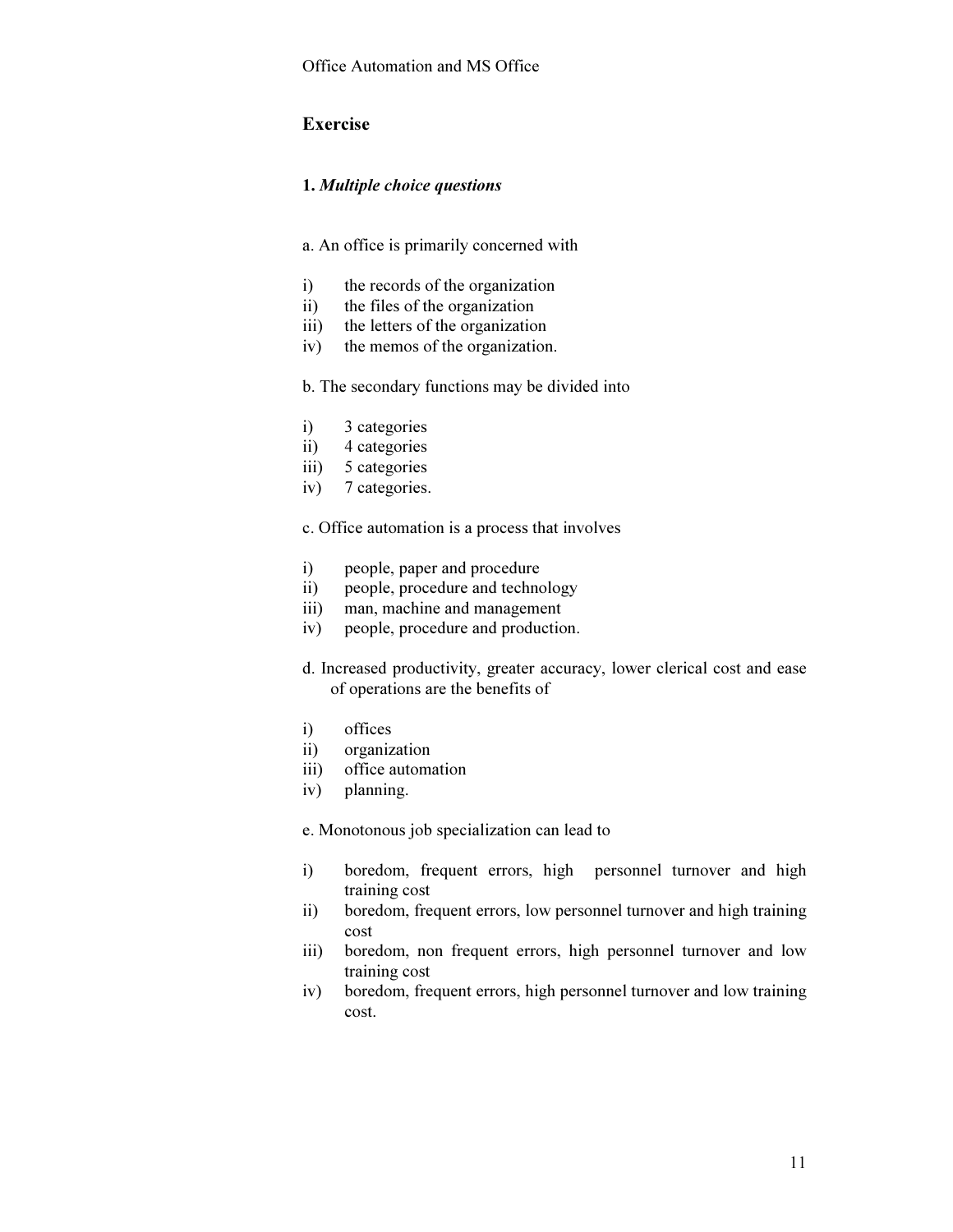### Office Automation and MS Office

### f. Clerical employees have often been

- i) displaced by computers
- ii) honored by computers
- iii) rewarded by computers
- iv) dishonored by computers.

## g. Overvalued representation could be used in

- i) data manipulation
- ii) criminal manipulation
- iii) file manipulation
- iv) record manipulation.

## 2. *Analytical questions*

- a) What is an office ? What are the functions of an office ?
- b) What do you understand by office automation ?
- c) Describe how administrators and employees may be harmed by the use of office automation technologies.
- d) What are the problems that can obstruct the growth of office automation ?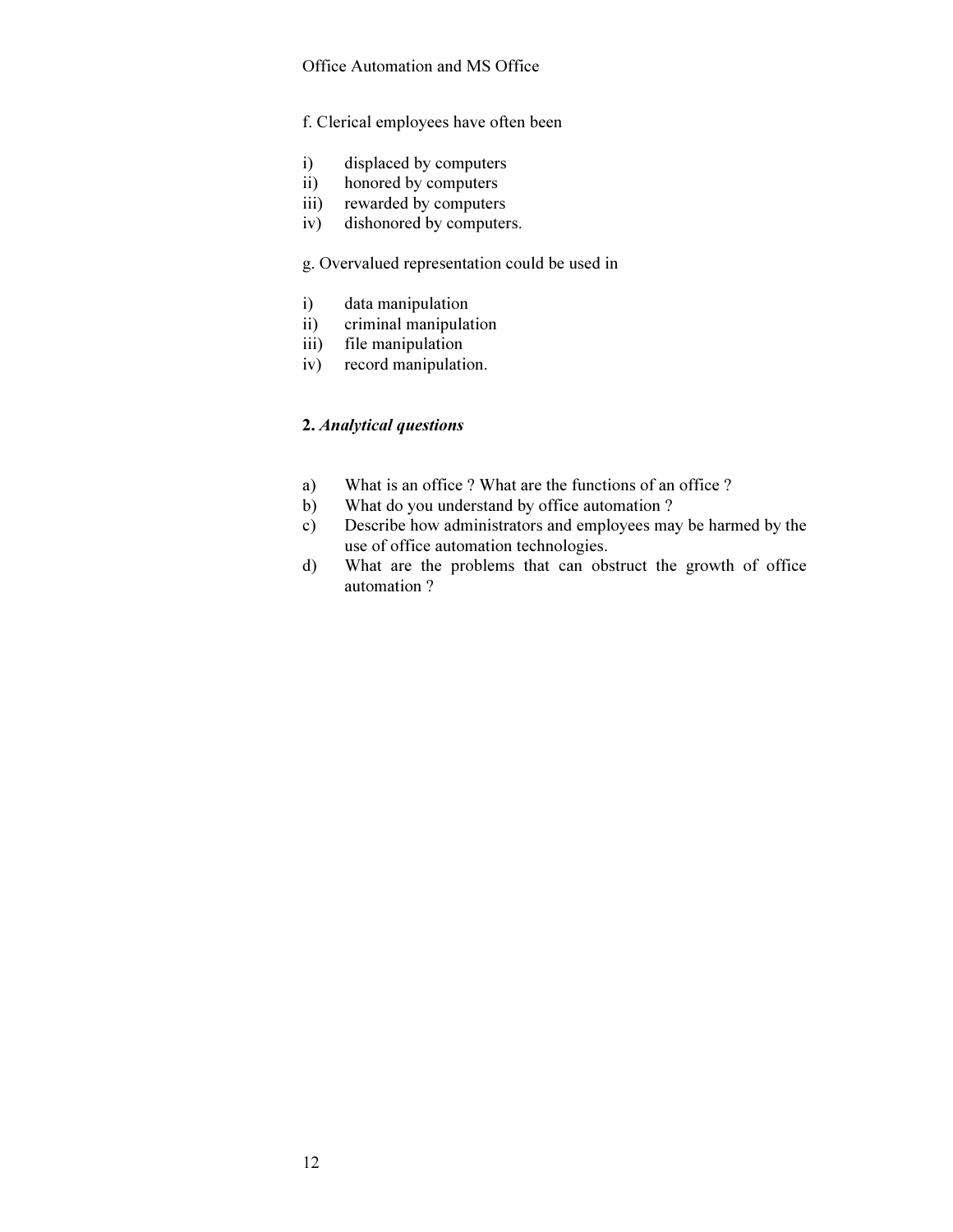# Lesson 3 : Computer Mail Systems

# Learning Objectives

On completion of this lesson you will be able to :

- know voice mail systems and transmission of text
- learn what videotex is.

# What is CMMS ?

A computer mail/message system (CMMS) is a network that can store, transmit and deliver electronic messages avoiding the usual postal services. CMMS is gaining popularity among large organization and offices in advanced countries mainly due to two reasons :

- The cost of sending a message over a CMMS has been continuously decreasing. It is dropping by 10 to 15 per cent every year.
- The postal service is relatively slow and messages get lost sometimes. When telephone is used to convey a message, it is not certain that the message will reach the concerned person.

# Message Distribution

A written message can be keyed into the system at any time for onward transmission. The message is received and stored in the receiving system. The receiver reviews the stored message at a time convenient to him. A visual display terminal is used to review the message. The receiver can also obtain a hard copy, if required, on the printer and can send replies immediately through the keyboard. Such systems are often referred to as "electronic mail service" and the storage part of the receiving end as "electronic mail box".

# **Voice Mail System (VMS)**

Voice Mail System (VMS)

Voice mail systems function somewhat like an electronic mail box described above. However, instead of holding a recorded written message, it holds a recorded voice message. The caller establishes a connection between his/her phone and a computer and notifies the computer that he/she wants to leave a message at a particular number. The caller then leaves the message orally on the phone. The computer, in turn, converts the caller's oral message into a digital signal and forwards

Message Distribution

A computer mail/message system (CMMS) is a network that can store, transmit and deliver electronic messages avoiding the usual postal services.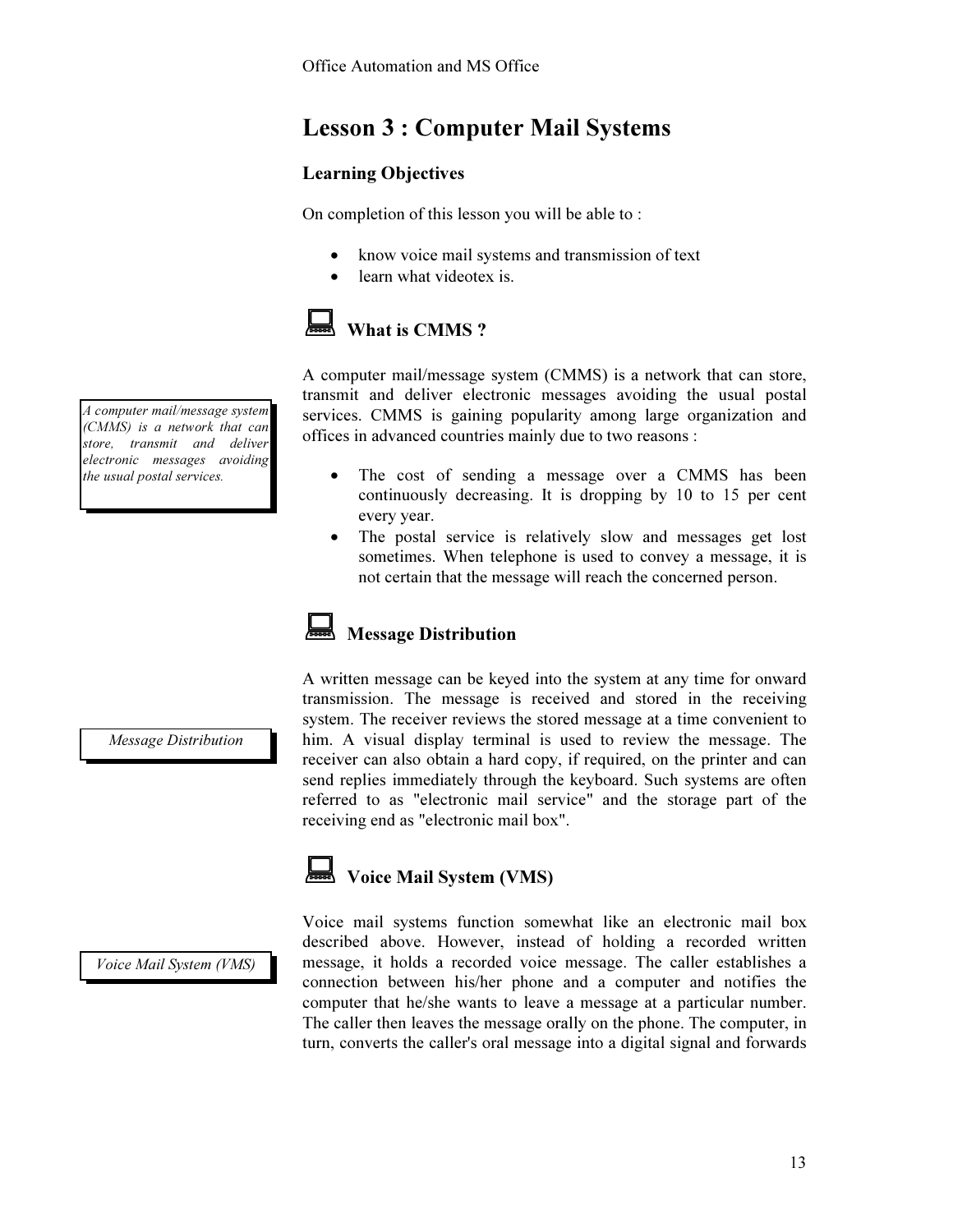it to the concerned destination. At the receiving end, the voice message is recorded and stored until the receiver requests for it. The receiver, at any time convenient to him, can hear the computerized reproduction of the caller's voice. The same voice message can be sent to many people. The procedure for sending voice messages is shown in Fig. 1.1.

Voice mail boxes reduce/eliminate many frustrations of telephone communications, such as busy signals, non-availability of concerned persons and disturbances during an important meeting.



# Transmission of Text

The conventional method of transmitting information in the form of text is through the teleprinter exchange system called "telex". In this system, text is transmitted over telecommunications lines between two terminals called teleprinters that look like typewriters. After establishing connection with the distant terminal, text is keyed into the keyboard of the sending-end terminal. The text is then transmitted over the lines to the receiving-end teleprinter which prints out the message automatically. The telex system is extremely widespread and found in almost every office.

These terminals may also be connected to computers to extend the use of computers to various places of work in an organization. With the introduction of microprocessors, the teleprinter terminals that are connected to computers are being replaced by the terminals with display screen and processing power. The screen displays text as it is keyed in, enabling a visual check before the input is transferred to the computer for onward transmission. Text is displayed on the screen faster than by the teleprinter terminals. It is a silent operation.

# Videotex

Videotex refers to the transmission system that uses a TV set to display text. The development of videotex systems have led to the use of computer-based information services in the home. There are two kinds of videotex systems, namely,

- teletext and
- viewdata.

The conventional method of transmitting information in the form of text is through the teleprinter exchange system called "telex".

Videotex refers to the transmission system that uses a TV set to display text.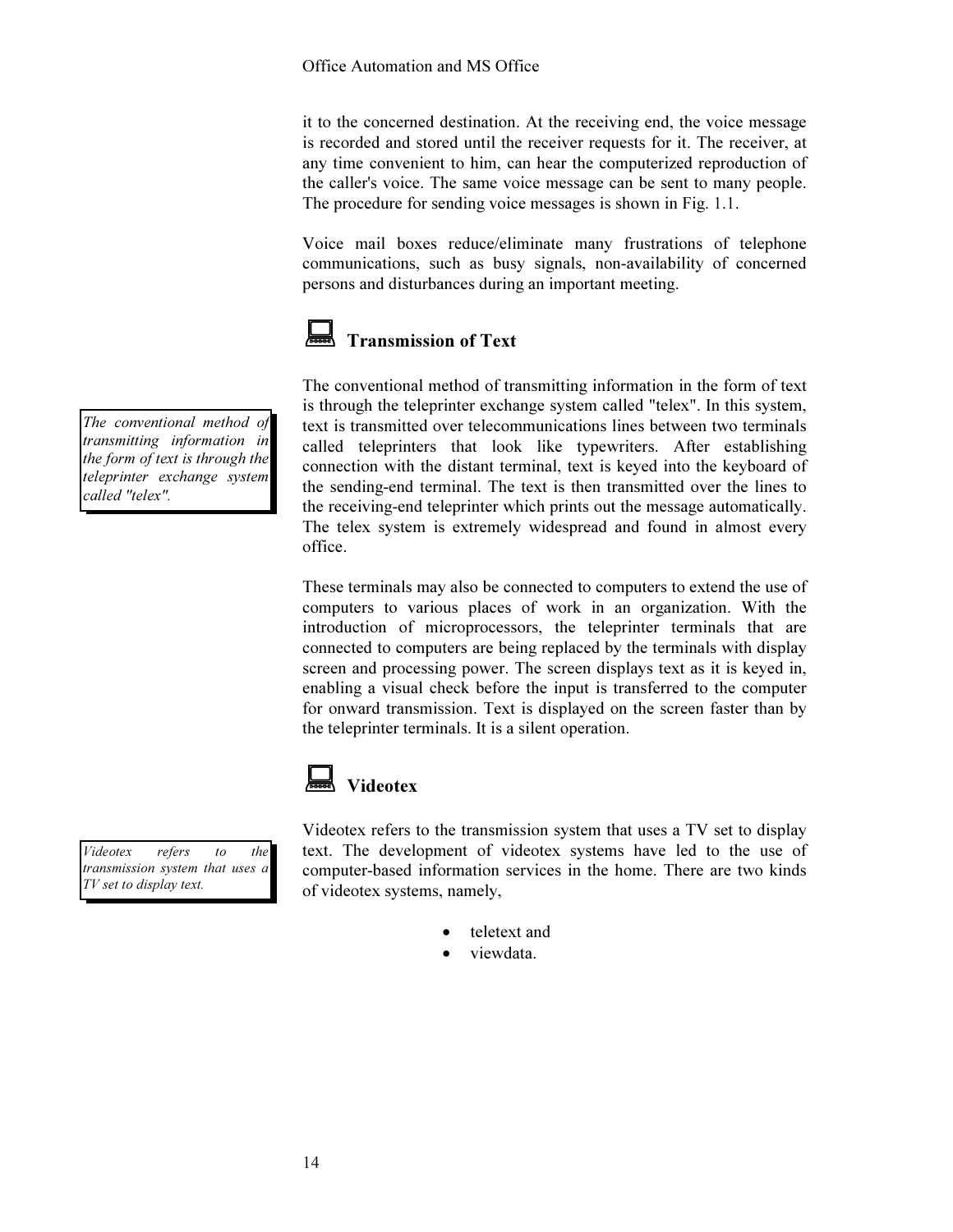

Fig. 1.1: Sending voice messages.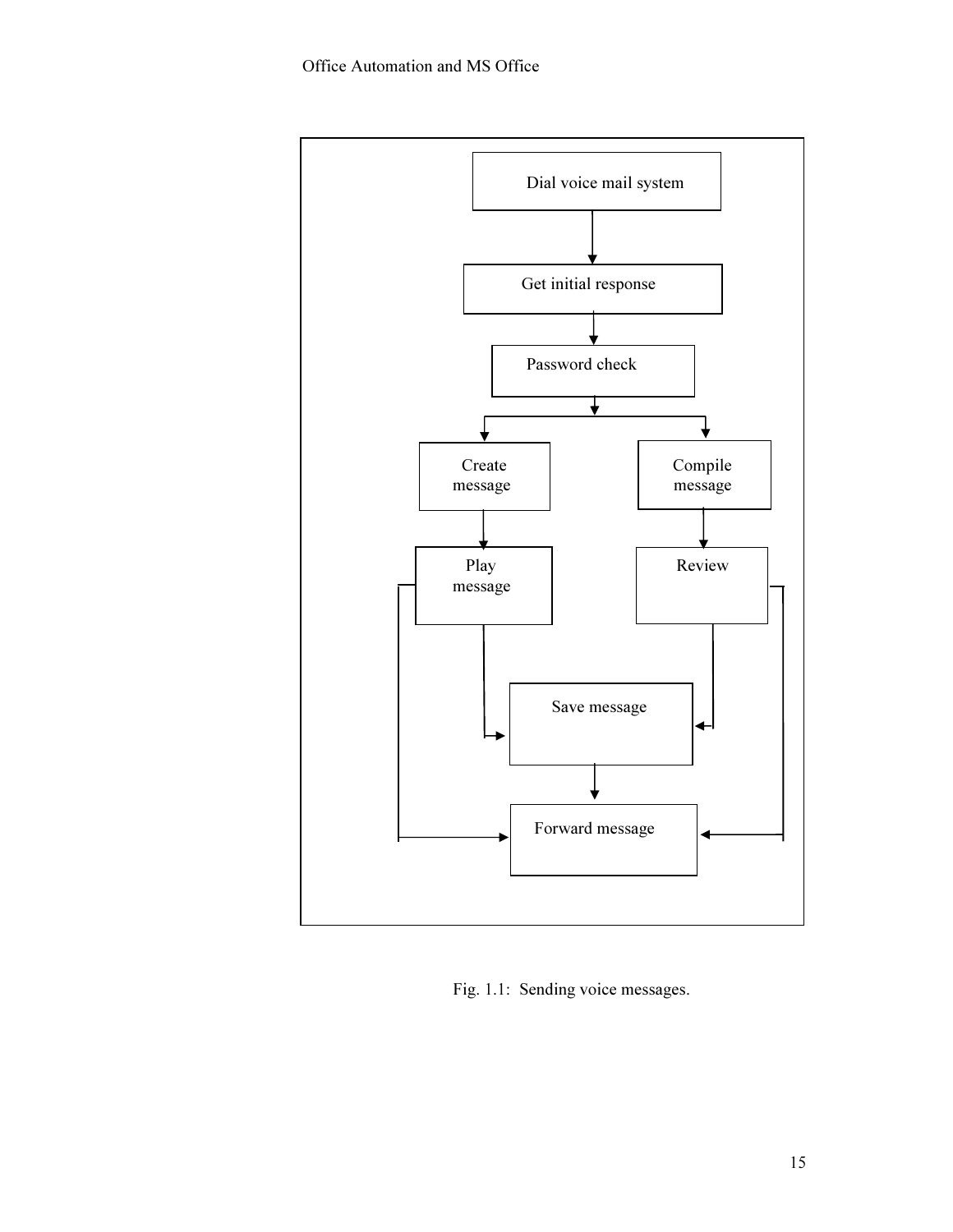# **Teletext**

It is the transmission of text on the normal television channels for display on TV sets. This kind of service is popular in Britain. Both the British Broadcasting Corporation (BBC) and Independent Television (ITV) provide 'pages' of information on request by the viewer. The request is made by keying in page numbers on a hand-held control unit (keypad) and within a few seconds the requested page appears on the screen. Information covers topics such as travel, weather details, financial news, stock exchange rates, consumer items, important news items and special events of the day. Elements of a teletext system are shown in Fig. 1.2.



Fig. 1.2: Elements of a teletext system.

## Viewdata

Viewdata

 It is a more versatile type of computer-based information system. This system links "viewdata terminals" to a central computer via telephone lines. The terminals are normally modified television sets which can still receive usual TV signals. A word processor can also be used as a terminal. Here again, information is transmitted as pages. A user requests for a page and gets it on a screen or printer. If a word processor is used, the message can be stored for future. The information is stored in the central viewdata computer and updated continuously. Elements of a viewdata system are shown in Fig. 1.3.

Teletext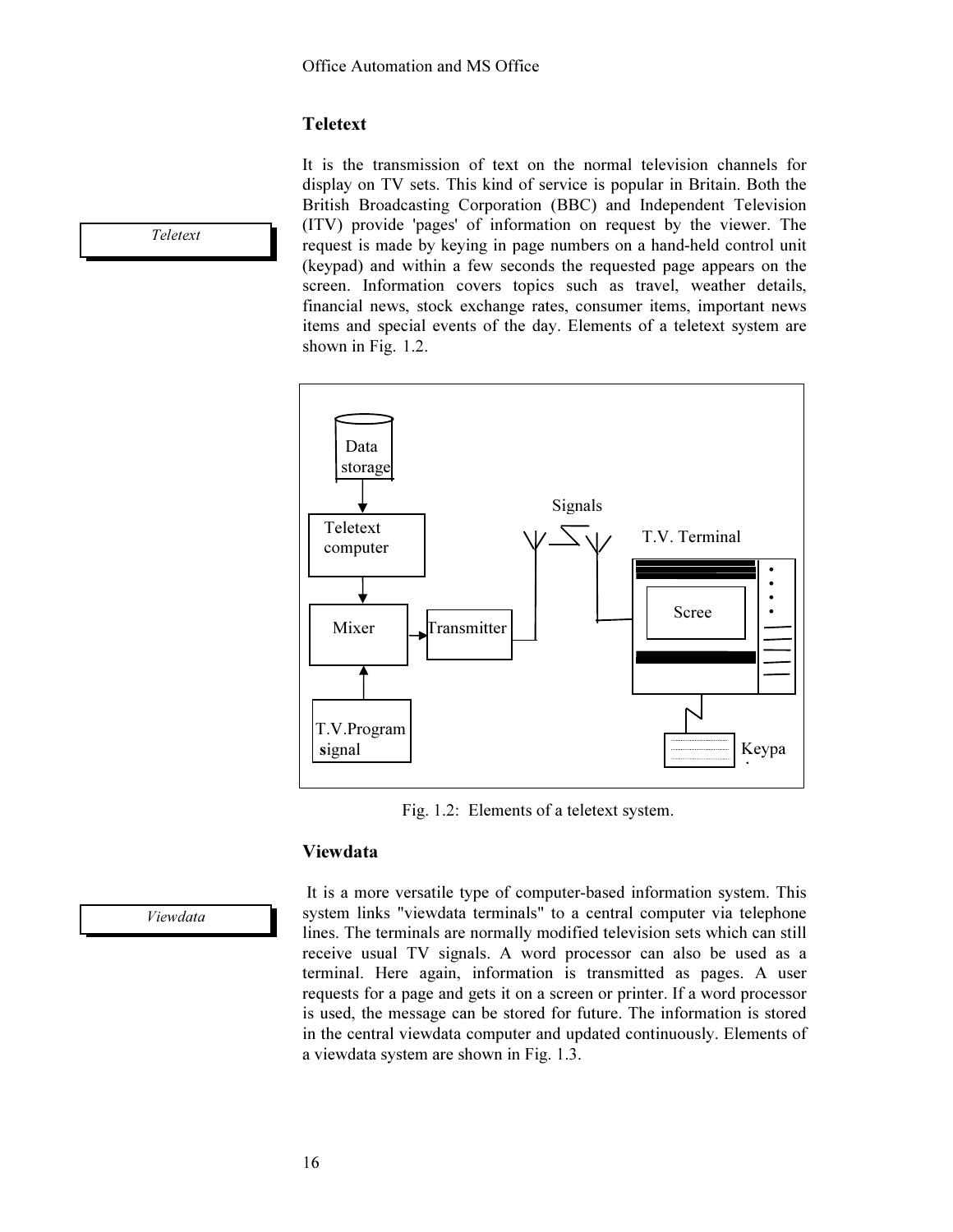

Fig. 1.3: Elements of a viewdata system.

Britain and United States are among the leading countries that provide viewdata service to public. Viewdata service in Britain is popularly known as "Prestel". This service is provided by the British Telecommunications and is based on a number of regional computers situated in various parts of UK and a central computer in London. Information on Prestel is provided by independent agencies who lease space on the system. Government departments, business and industrial organizations and educational institutions are among the "Information Providers". In US, a large number of private organizations offer viewdate service. A user can register with a service company as a subscriber and can have access to the data bases maintained by the company. Subscribers can also exchange messages between themselves.

The interactive capabilities of viewdata promise a host of services to the public. It is possible to have electronic banking at home. A customer can get his bank account displayed on his television screen, make payments for goods and services and transfer money to other accounts or banks. Departmental stores use viewdata for providing "electronic shopping" service. Shoppers view merchandise on the TV screens and then place their orders through their home computers. Universities and educational institutions use viewdata for career guidance and for details of educational courses and opportunities.



# Transmission of Pictures

Documents containing photographs, maps and drawings are transmitted using special machines called facsimile machines.